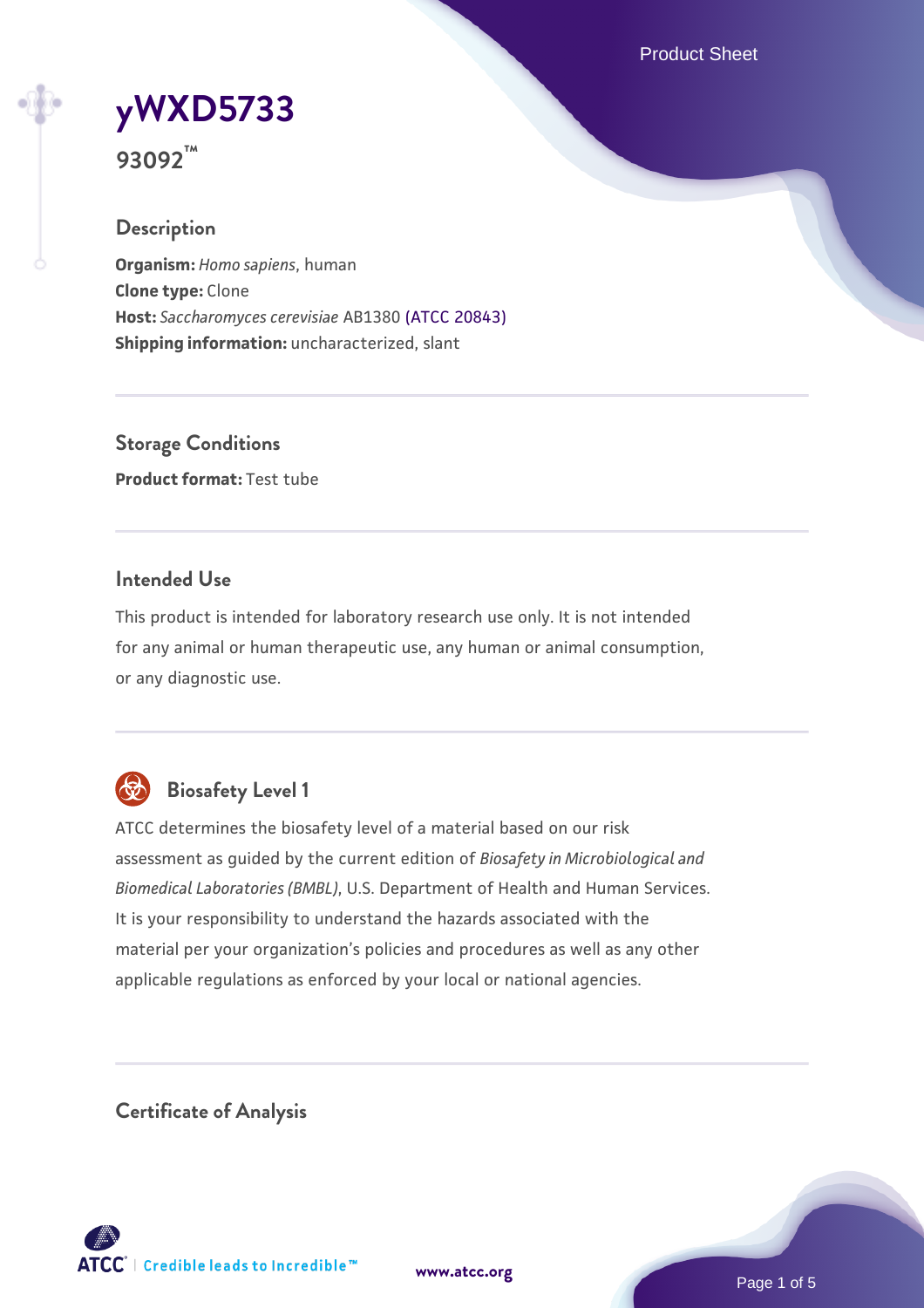#### **[yWXD5733](https://www.atcc.org/products/93092)** Product Sheet **93092**

For batch-specific test results, refer to the applicable certificate of analysis that can be found at www.atcc.org.

# **Insert Information**

**Type of DNA:** genomic **Genome:** Homo sapiens **Chromosome:** X X pter-q27.3 **Gene name:** DNA Segment, single copy **Gene product:** DNA Segment, single copy [DXS4678] **Gene symbol:** DXS4678 **Contains complete coding sequence:** Unknown **Insert end:** EcoRI

# **Vector Information**

**Construct size (kb):** 105.0 **Intact vector size:** 11.454 **Vector name:** pYAC4 **Type of vector:** YAC **Host range:** *Saccharomyces cerevisiae*; *Escherichia coli* **Vector information:** other: telomere, 3548-4235 other: telomere, 6012-6699 Cross references: DNA Seq. Acc.: U01086 **Cloning sites:** EcoRI **Markers:** SUP4; HIS3; ampR; URA3; TRP1 **Replicon:** pMB1, 7186-7186; ARS1, 9632-10376

# **Growth Conditions**

**Medium:** 



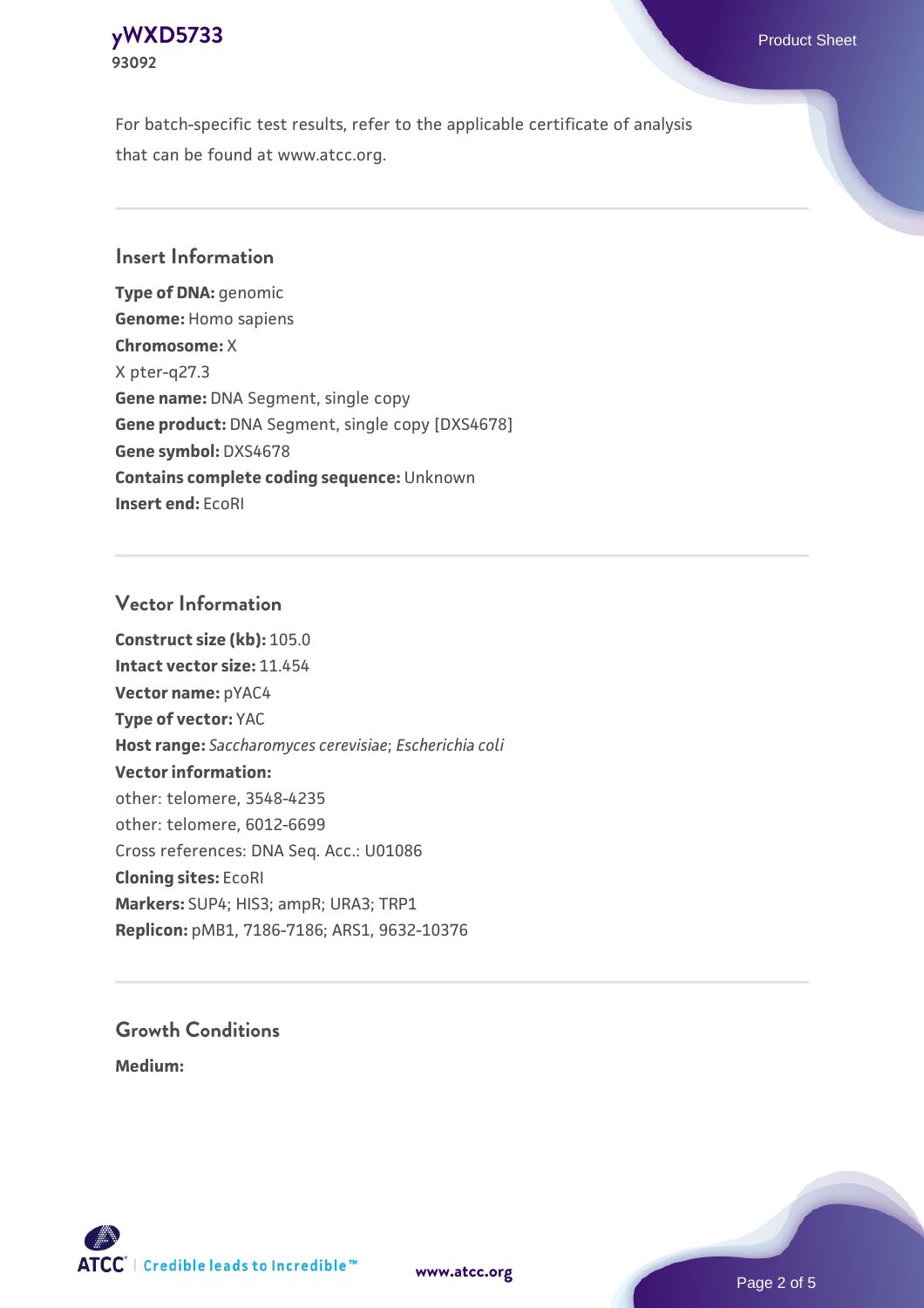**[yWXD5733](https://www.atcc.org/products/93092)** Product Sheet **93092**

[ATCC Medium 1245: YEPD](https://www.atcc.org/-/media/product-assets/documents/microbial-media-formulations/1/2/4/5/atcc-medium-1245.pdf?rev=705ca55d1b6f490a808a965d5c072196) **Temperature:** 30°C

#### **Notes**

More information may be available from ATCC (http://www.atcc.org or 703- 365-2620).

# **Material Citation**

If use of this material results in a scientific publication, please cite the material in the following manner: yWXD5733 (ATCC 93092)

# **References**

References and other information relating to this material are available at www.atcc.org.

#### **Warranty**

The product is provided 'AS IS' and the viability of ATCC® products is warranted for 30 days from the date of shipment, provided that the customer has stored and handled the product according to the information included on the product information sheet, website, and Certificate of Analysis. For living cultures, ATCC lists the media formulation and reagents that have been found to be effective for the product. While other unspecified media and reagents may also produce satisfactory results, a change in the ATCC and/or depositor-recommended protocols may affect the recovery, growth, and/or function of the product. If an alternative medium formulation or reagent is used, the ATCC warranty for viability is no longer



**[www.atcc.org](http://www.atcc.org)**

Page 3 of 5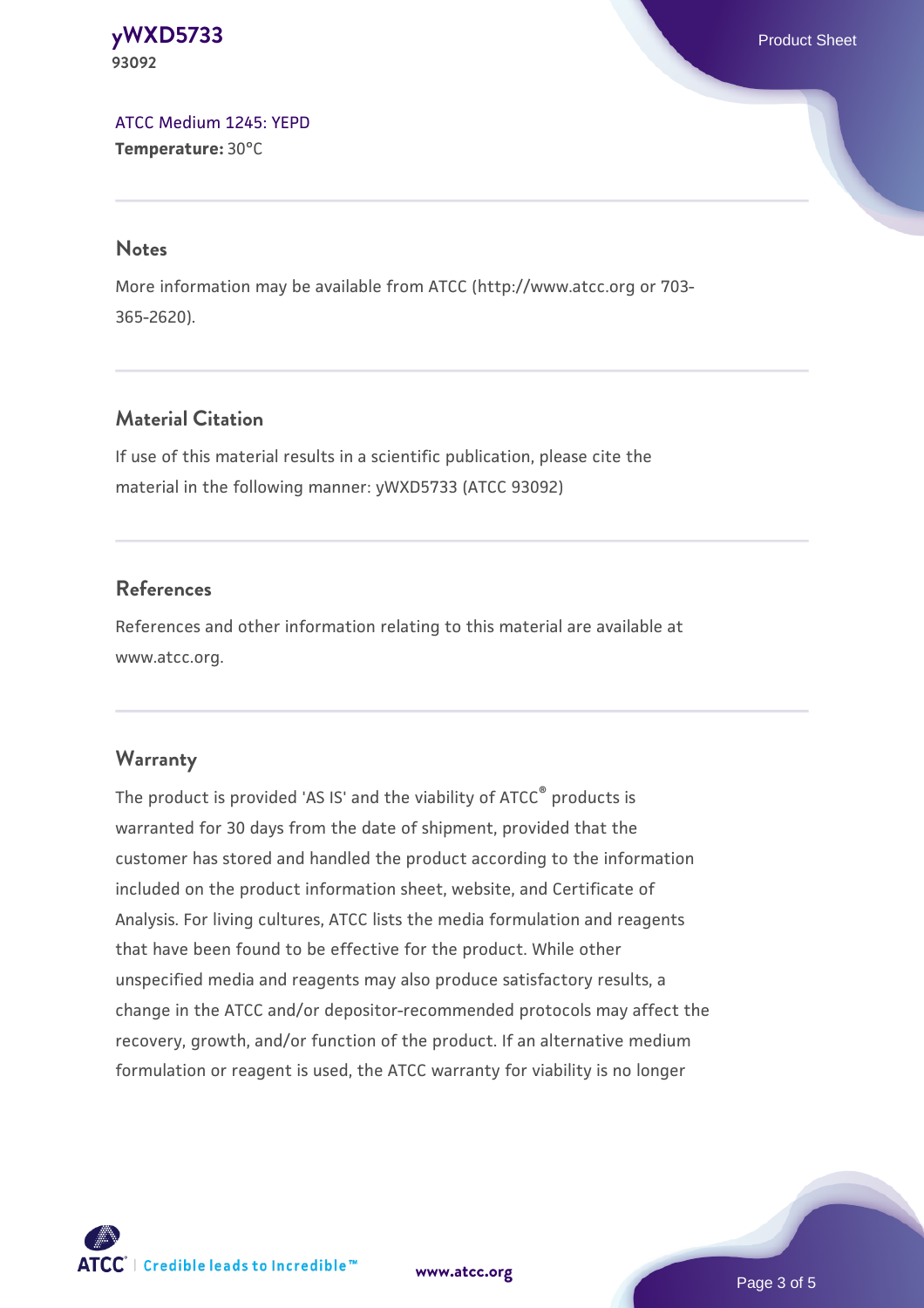**[yWXD5733](https://www.atcc.org/products/93092)** Product Sheet **93092**

valid. Except as expressly set forth herein, no other warranties of any kind are provided, express or implied, including, but not limited to, any implied warranties of merchantability, fitness for a particular purpose, manufacture according to cGMP standards, typicality, safety, accuracy, and/or noninfringement.

#### **Disclaimers**

This product is intended for laboratory research use only. It is not intended for any animal or human therapeutic use, any human or animal consumption, or any diagnostic use. Any proposed commercial use is prohibited without a license from ATCC.

While ATCC uses reasonable efforts to include accurate and up-to-date information on this product sheet, ATCC makes no warranties or representations as to its accuracy. Citations from scientific literature and patents are provided for informational purposes only. ATCC does not warrant that such information has been confirmed to be accurate or complete and the customer bears the sole responsibility of confirming the accuracy and completeness of any such information.

This product is sent on the condition that the customer is responsible for and assumes all risk and responsibility in connection with the receipt, handling, storage, disposal, and use of the ATCC product including without limitation taking all appropriate safety and handling precautions to minimize health or environmental risk. As a condition of receiving the material, the customer agrees that any activity undertaken with the ATCC product and any progeny or modifications will be conducted in compliance with all applicable laws, regulations, and guidelines. This product is provided 'AS IS' with no representations or warranties whatsoever except as expressly set forth herein and in no event shall ATCC, its parents, subsidiaries, directors, officers, agents, employees, assigns, successors, and affiliates be liable for indirect, special, incidental, or consequential damages of any kind in connection with or arising out of the customer's use of the product. While reasonable effort is made to ensure authenticity and reliability of materials on deposit, ATCC is not liable for damages arising from the misidentification or



**[www.atcc.org](http://www.atcc.org)**

Page 4 of 5